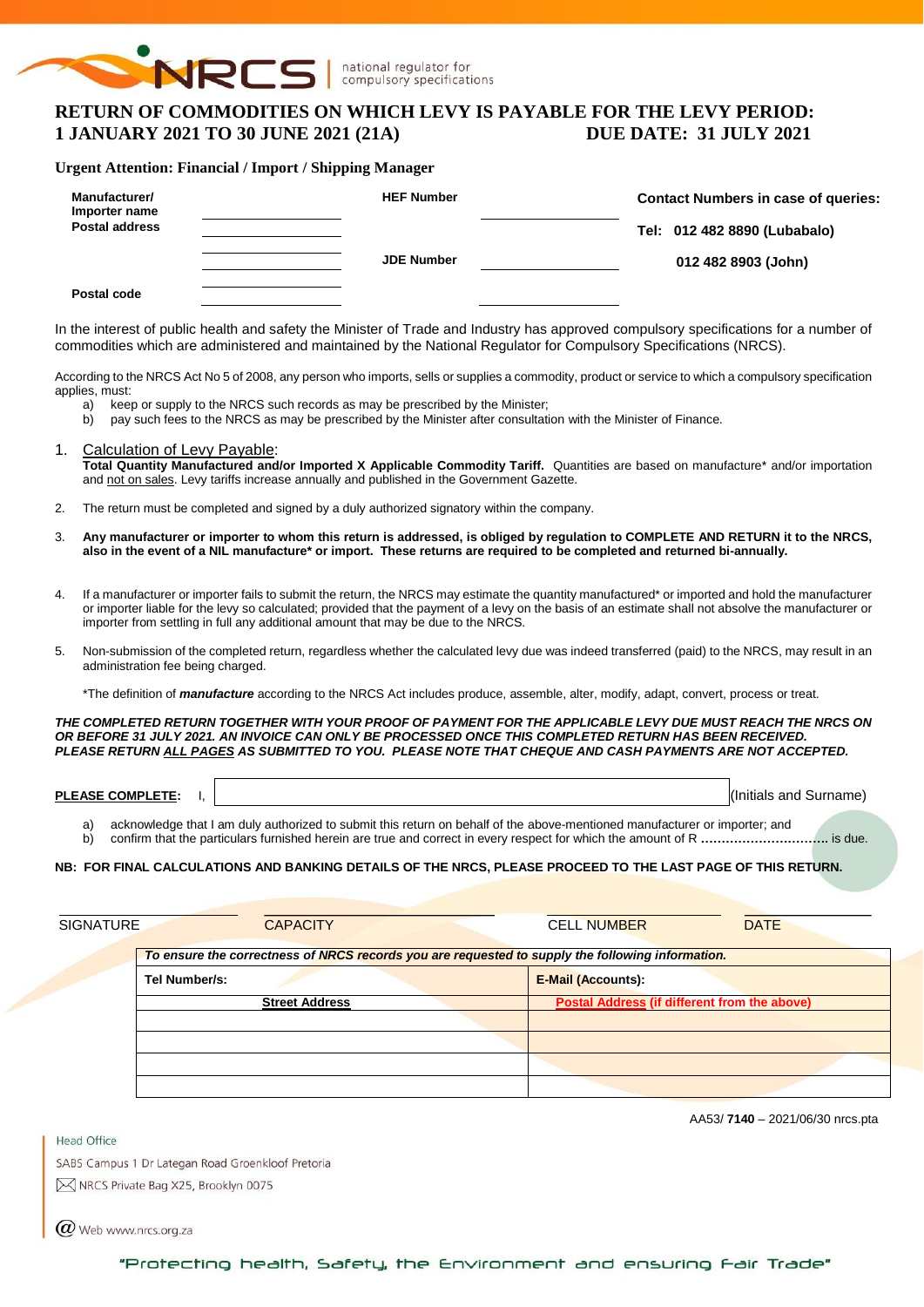#### **ELECTRICAL APPARATUS**

**PLEASE NOTE: TOTAL QUANTITY TO BE ROUNDED OFF TO THE NEXT FULL UNIT**

| Code | Description of commodity                                                                                                                                                                  | Quantity<br>Manufactured<br>Jan to June | Quantity<br>Imported<br>Jan to June | <b>Total</b> | Unit        | <b>Tariff</b>     | Levy payable |
|------|-------------------------------------------------------------------------------------------------------------------------------------------------------------------------------------------|-----------------------------------------|-------------------------------------|--------------|-------------|-------------------|--------------|
| 7120 | (IEC 60065 / VC 8055)<br>Portable television antennae                                                                                                                                     |                                         |                                     |              | 100 Items   | R 9,61            |              |
| 7121 | Audio Equipment, e.g. Hi-Fi Systems, Radios, etc<br>(IEC 60065 / VC 8055)                                                                                                                 |                                         |                                     |              | 10 Items    | R 6,92            |              |
| 7123 | Audio Equipment e.g. Hi-Fi Systems, Radios, etc - Energy<br><b>Efficiency and Labelling</b><br>(VC 9008)                                                                                  |                                         |                                     |              | 10 Items    | R 13,20           |              |
| 7122 | Visual Equipment e.g. TVs, VCRs, DVD Players, etc.<br>(IEC 60065 / VC 8055)                                                                                                               |                                         |                                     |              | <b>Item</b> | R <sub>1,99</sub> |              |
| 7124 | Visual Equipment e.g. TVs VCRs, DVD Players, etc. - Energy<br><b>Efficiency and Labelling</b><br>(VC 9008)                                                                                |                                         |                                     |              | <b>Item</b> | R 1,41            |              |
| 7209 | (VC 9087)<br>Lamp Control Gear*                                                                                                                                                           |                                         |                                     |              | <b>Item</b> | R 0,62            |              |
| 7210 | Luminaires and Lighting Appliances, e.g. fluorescent, fixed,<br>portable, hand-held lamps, lighting chains, flood lights,<br>VC 8055 OR (IEC 60598)<br>Christmas tree lighting sets, etc. |                                         |                                     |              | 10 Items    | R <sub>1,92</sub> |              |
| 7211 | Lamp holders<br>(VC 8011)                                                                                                                                                                 |                                         |                                     |              | 100 Items   | R 3,81            |              |
| 7212 | Starters for tubular fluorescent lamps<br>(VC 8039)                                                                                                                                       |                                         |                                     |              | 100 Items   | R 1,92            |              |
| 7213 | Incandescent lamps (globes)<br>(VC 8043)                                                                                                                                                  |                                         |                                     |              | 100 Items   | R 1,92            |              |
| 7214 | Single-Capped Fluorescent Lamps (CFL)*<br>(VC 9091)                                                                                                                                       |                                         |                                     |              | 10 Items    | R 1,76            |              |
| 7510 | (VC 8008)<br>Plugs                                                                                                                                                                        |                                         |                                     |              | 100 Items   | R 1,92            |              |
| 7511 | ( <b>VC</b> 8008)<br>Socket outlets                                                                                                                                                       |                                         |                                     |              | 10 Items    | R 1,92            |              |
| 7512 | Socket outlet adaptors, including "Janus" couplers<br>(VC 8008)                                                                                                                           |                                         |                                     |              | 100 Items   | R 13,43           |              |
| 7513 | ( <b>VC</b> 8003)<br>Switches for Fixed installations                                                                                                                                     |                                         |                                     |              | 100 Items   | R 11,53           |              |
| 7514 | (VC 8052)<br>Switches for Appliances                                                                                                                                                      |                                         |                                     |              | 100 Items   | R 3,81            |              |
| 7517 | Cord Sets with plug and appliance coupler<br>(VC 8029)                                                                                                                                    |                                         |                                     |              | 100 Items   | R 15,38           |              |
| 7518 | ( <b>VC</b> 8029)<br>Cord Extension Sets - without switches                                                                                                                               |                                         |                                     |              | 10 Items    | R 2,89            |              |
| 7519 | Cord Extension Sets - with switches<br>(VC 8029)                                                                                                                                          |                                         |                                     |              | 10 Items    | R 5,19            |              |
| 7520 | Cord Extension Sets - with switches and MCCB<br>(VC 8029)                                                                                                                                 |                                         |                                     |              | 10 Items    | R 16,89           |              |
| 7521 | (VC 8029)<br>Cord Extension Sets - with switches and ELPU                                                                                                                                 |                                         |                                     |              | 10 Items    | R 19,98           |              |
| 7610 | Flexible Cords<br>(VC 8006)                                                                                                                                                               |                                         |                                     |              | 100 Kg      | R 5,76            |              |
| 7611 | Electric Cables - fixed installations, Medium Voltage<br>(VC 8077)<br>Electric Cables - fixed installations Low Voltage<br>(VC 8075)                                                      |                                         |                                     |              | 100 Kg      | R 5,76            |              |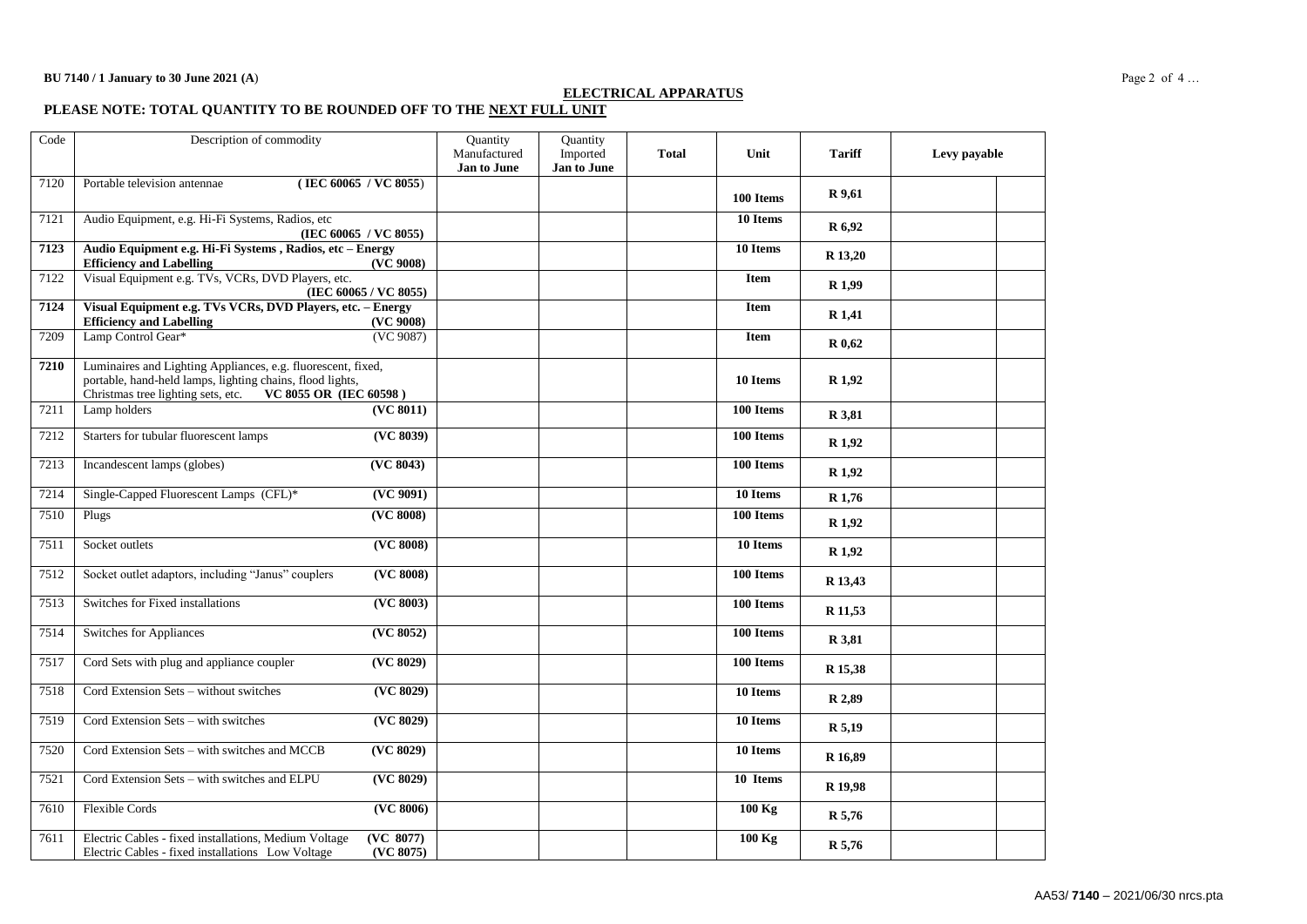### **BU 7140 / 1 January to 30 June 2021 (A**) Page 3 of 4

| Code | <b>Description of Commodity</b>                                                                                                                                                                                                                                                                                                                           | Quantity<br>Manufactured<br>Jan to June | Quantity<br>Imported<br>Jan to June | <b>Total</b> | Unit        | <b>Tariff</b>     | Levy Payable |  |
|------|-----------------------------------------------------------------------------------------------------------------------------------------------------------------------------------------------------------------------------------------------------------------------------------------------------------------------------------------------------------|-----------------------------------------|-------------------------------------|--------------|-------------|-------------------|--------------|--|
| 7710 | ( <b>VC</b> 8036)<br>Moulded case circuit-breakers : Single pole                                                                                                                                                                                                                                                                                          |                                         |                                     |              | 10 Items    | R 2,12            |              |  |
| 7711 | Moulded case circuit-breakers : Double pole<br>(VC 8036)                                                                                                                                                                                                                                                                                                  |                                         |                                     |              | 10 Items    | R 7,11            |              |  |
| 7712 | Moulded case circuit-breakers: Triple pole<br>(VC 8036)                                                                                                                                                                                                                                                                                                   |                                         |                                     |              | 10 items    | R 10,00           |              |  |
| 7713 | (VC 8036)<br>Moulded case circuit-breakers: Four pole                                                                                                                                                                                                                                                                                                     |                                         |                                     |              | 10 Items    | R 11,91           |              |  |
| 7719 | Transportable motor operated tools: e.g. table saw thickness planers<br>(IEC 61029) / VC 8055)<br>etc.<br>or (VC 9105)                                                                                                                                                                                                                                    |                                         |                                     |              | 10 Items    | R 14,01           |              |  |
| 7720 | Hand-held electric power tools, e.g. lathes, saws, grinders, drills,<br>electric gardening and agricultural equipment, etc.<br>(IEC 60745 / VC 8055)<br>or (VC 9105)                                                                                                                                                                                      |                                         |                                     |              | 10 Items    | R 11,33           |              |  |
| 7721 | Earth leakage protection units: Single phase<br>(VC 8035)                                                                                                                                                                                                                                                                                                 |                                         |                                     |              | 10 Items    | R 16,53           |              |  |
| 7722 | Earth leakage protection units: Multi phase<br>(VC 8035)                                                                                                                                                                                                                                                                                                  |                                         |                                     |              | 10 Items    | R 31,29           |              |  |
| 7810 | (VC 8012)<br>Appliance couplers                                                                                                                                                                                                                                                                                                                           |                                         |                                     |              | 100 Items   | R 5,76            |              |  |
| 7811 | <b>Appliance - Small:</b><br>(e.g. Vacuum cleaners, heaters, electric irons, heated blankets, fans,<br>hairdryers, kettles, motor-operated appliances, instantaneous water<br>heaters, soldering irons, battery chargers Safety of transformers,<br>reactors, power supply units and combinations thereof etc.)<br>(IEC 60335 /IEC 61558)<br>$/$ VC 8055) |                                         |                                     |              | 10 Items    | R <sub>1,92</sub> |              |  |
| 7813 | <b>Appliance - Large:</b><br>(e.g. Freezers, refrigerators, dishwashers, washing machines, tumble<br>dryers, air conditioning units, catering equipment, microwave ovens,<br>stoves, electrical equipment for measurement, control, and laboratory<br>(IEC 60335 / IEC 61010 /<br>use etc.)<br>VC 8055))                                                  |                                         |                                     |              | <b>Item</b> | R 2,42            |              |  |
| 7817 | <b>Appliance - Large:</b><br>(Only freezers, refrigerators, dishwashers, washing machines, tumble<br>dryers, washer-dryer combinations, electric ovens and air<br>conditioners) – Energy Efficiency and labeling<br>(VC 9008)                                                                                                                             |                                         |                                     |              | Item        | R 2,89            |              |  |
| 7815 | (VC 9006)<br>Hot water storage tanks for domestic use                                                                                                                                                                                                                                                                                                     |                                         |                                     |              | <b>Item</b> | R 2,42            |              |  |
| 7812 | Information Technology (IT) equipment and business systems,<br>(e.g. computers, monitors, printers, copiers, fax machines,<br>scanners, modems, routers etc.<br>(IEC 60950 / VC 8055)                                                                                                                                                                     |                                         |                                     |              | <b>Item</b> | R 5,70            |              |  |
| 7814 | Information Technology (IT) components, e.g. power-supplies,<br>cell phone battery chargers, motherboards, etc.<br>(IEC 60950 / VC 8055)                                                                                                                                                                                                                  |                                         |                                     |              | 100 Items   | R 59,54           |              |  |